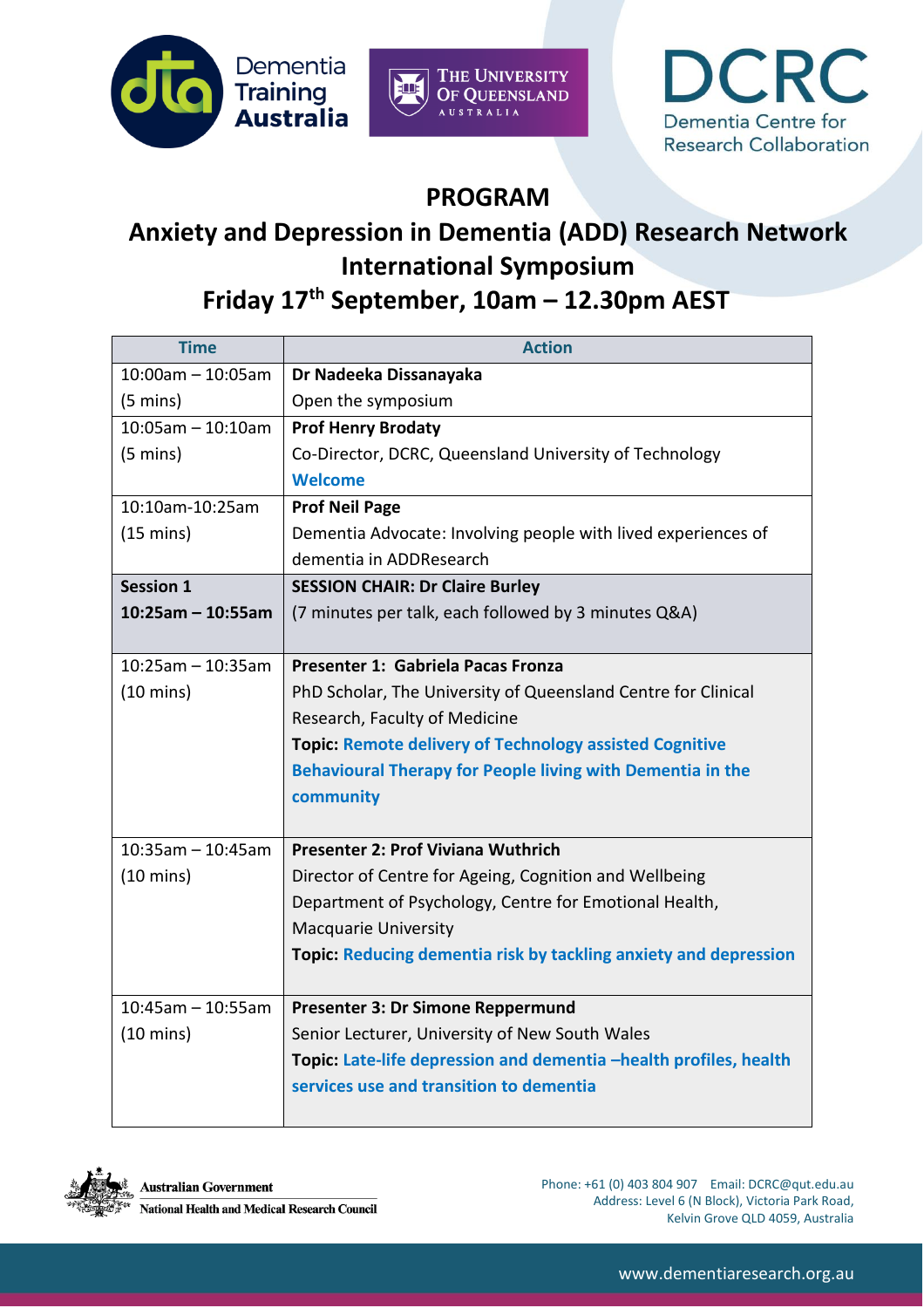





| 10:55am - 11.00am                      | <b>BREAK</b>                                                       |
|----------------------------------------|--------------------------------------------------------------------|
| $(5 \text{ mins})$<br><b>Session 2</b> | SESSION CHAIR: Dr Nadeeka Dissanayaka                              |
| $11:00am - 12:00pm$                    | (12 minutes per talk, each followed by 3 minutes Q&A)              |
|                                        |                                                                    |
| 11:00am - 11:15am                      | <b>Presenter 4: Prof Nancy Pachana</b>                             |
| $(15 \text{ mins})$                    | Professor of Clinical Geropsychology, School of Psychology, The    |
|                                        | University of Queensland                                           |
|                                        | <b>Topic: Detecting and Diagnosing Anxiety and Depression in</b>   |
|                                        | <b>Dementia</b>                                                    |
| 11:15am - 11:30am                      | <b>Presenter 5: Prof Sherry Beaudreau</b>                          |
| $(15 \text{ mins})$                    | Director (National), VA Advanced Fellowship Program in Mental      |
|                                        | <b>Illness Research and Treatment</b>                              |
|                                        | Investigator, Sierra Pacific MIRECC, Palo Alto VA                  |
|                                        | Clinical Professor (Affiliated), Psychiatry & Behavioral Sciences, |
|                                        | <b>Stanford University, USA</b>                                    |
|                                        | <b>Topic: Adapting the Mental Health Treatment of Anxiety and</b>  |
|                                        | <b>Depression for Older Adults with Cognitive Concerns</b>         |
| 11:30am - 11:45am                      | <b>Presenter 6: Prof Sunil Bhar</b>                                |
| $(15 \text{ mins})$                    | Department of Psychological Sciences, Faculty of Health, Arts and  |
|                                        | Design, Swinburne University of Technology, Australia              |
|                                        | Topic: Cognitive behaviour therapy for depression and anxiety in   |
|                                        | dementia in aged care residents living in nursing homes in         |
|                                        | Australia: A cluster randomised trial                              |
| $11:45am - 12:00pm$                    | <b>Presenter 7: Prof Roseanne Dobkin</b>                           |
| $(15 \text{ mins})$                    | Professor of Psychiatry, Rutgers University Robert Wood Johnson    |
|                                        | Medical School, USA                                                |
|                                        | Topic: Non-pharmacologic and virtual treatment of depression in    |
|                                        | <b>Parkinson's disease.</b>                                        |
| <b>Expert Panel</b>                    | <b>EXPERT PANEL DISCUSSION &amp; AUDIENCE Q&amp;A</b>              |
| 12:00pm - 12:20pm                      | Moderators: Dr Nadeeka Dissanayaka/ Dr Claire Burley               |
| $(20 \text{ mins})$                    |                                                                    |



Phone: +61 (0) 403 804 907 Email: DCRC@qut.edu.au Address: Level 6 (N Block), Victoria Park Road, Kelvin Grove QLD 4059, Australia